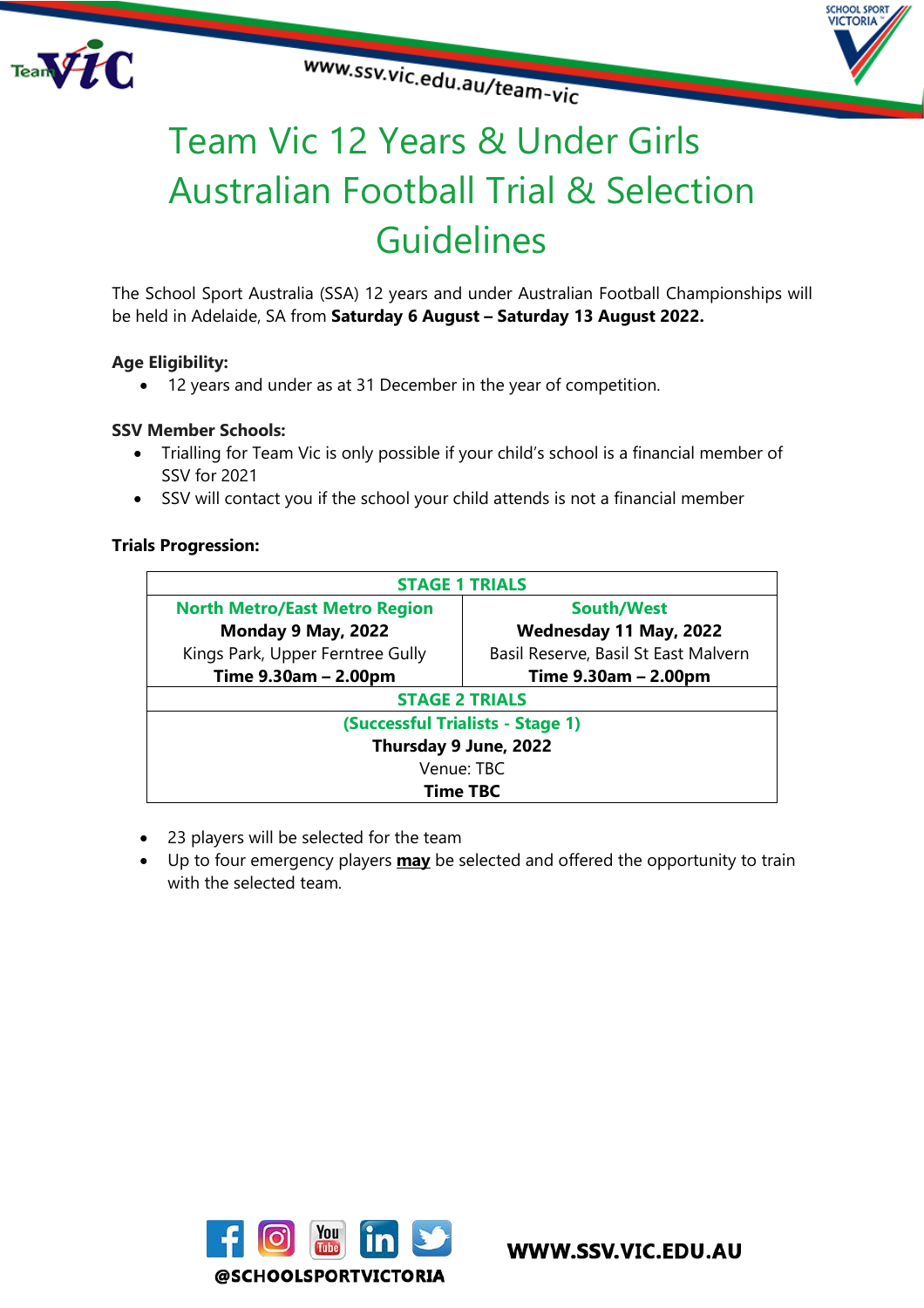



# **SELECTION GUIDELINES**

www.ssv.vic.edu.au/team-vic

School Sport Australia Championships consists of both educational and sporting components. Being a member of a SSV Team Vic Team provides an opportunity to be involved in all educational and sporting excursions and aim for national selection.

## **Team members are expected to abide by the following responsibilities:**

- Team members will be required to accept their position in the team.
- Attending all training sessions is deemed compulsory by team management staff
- Purchase of the compulsory uniform
- Attending initial briefing session, uniform presentation and team photograph sessions
- Completing team documentation and returning same to team management by due date
- Ensuring team membership invoice is paid by due date
- Attending all sessions of the School Sport Australia Championship, including the Opening and Closing Ceremonies and the excursion activity
- Recognising that all School Sport Australia Championships are school activities, and that duty of care and decision-making regarding each team member's participation in those activities or in preparation for those activities, is the responsibility of the team management / coaching staff
- Team Officials ensuring that the selection process is fair and transparent, and that students, parents and teachers are made aware of this process.

### **Guidelines for selectors**

- Comparable playing time for all players
- Opportunity to play in a variety of positions
- Where possible, use independent selectors, i.e. not a relative or friend of trial participants. In cases where this situation does occur, the umpires or selector's position should be declared publicly.

### **Selectors are looking for:**

- High standards in the basics or marking, handballing and kicking
- Proficiency handballing and kicking with both sides of the body
- Strong attack on the football with an ability to win possession
- Ability to read the play, positioning themselves where they are of best value to the team
- Strong defensive skills such as tackling, smothering and blocking
- Ability to play at high intensity for a prolonged period
- Developed ability to dispose of the football to the benefit of team mates.
- Attributes such as speed, strength, balance and agility
- Concentration / focus during play
- Fitness
- Ability to follow instructions
- Ability to control emotion
- Knowledgeable positional / tactical play



WWW.SSV.VIC.EDU.AU